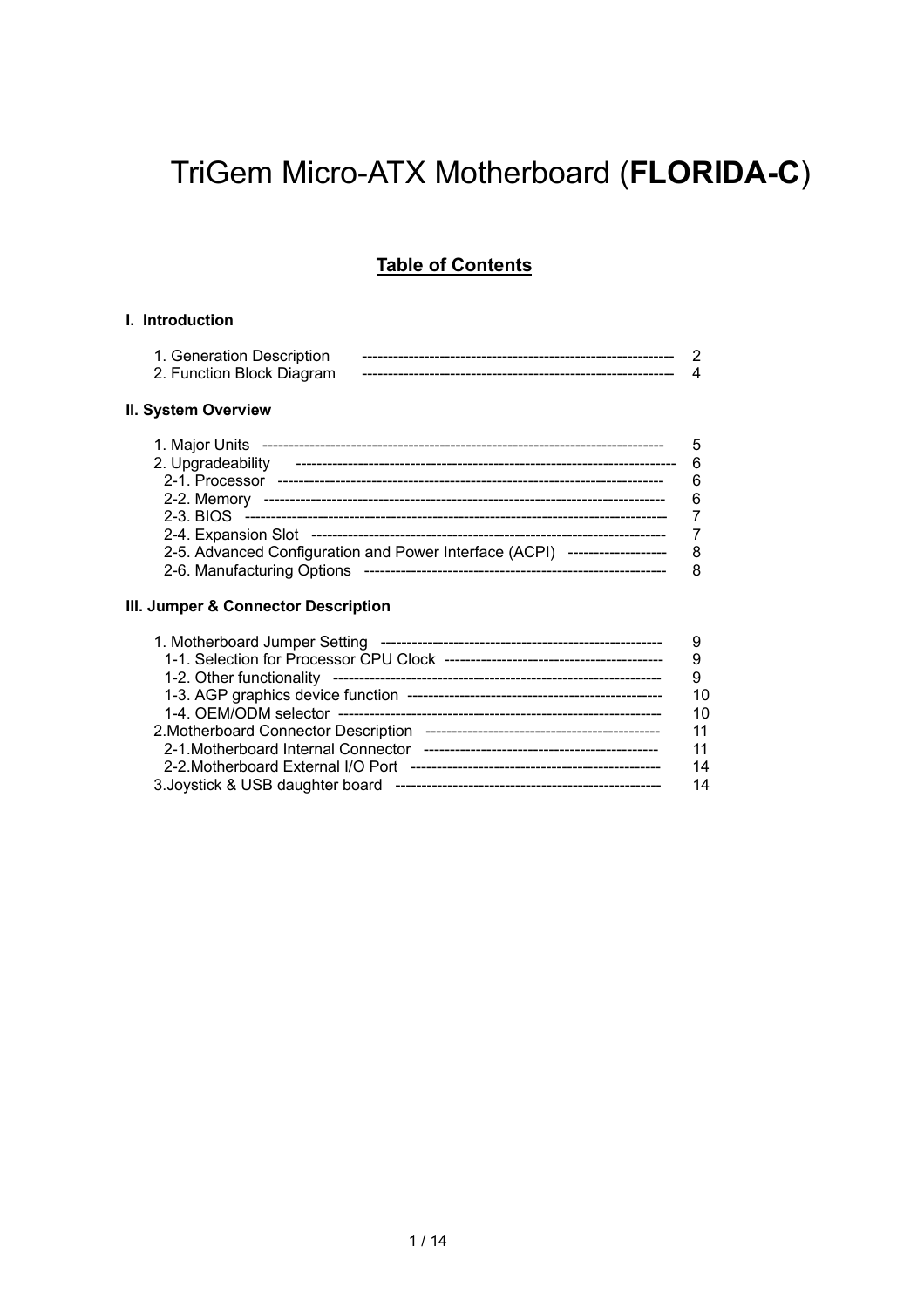# **I. Introduction**

The *Florida-C* Micro ATX motherboard offers a time to market consumer and corporate desktop solution featuring the Intel Celeron PPGA processor with 66MHz front side bus and the Intel 440LX AGP sets in a Micro ATX low profile motherboards. In addition, the integrated graphics components have been upgraded with the AGP graphics controller and 4 or 8MB of SDRAM.

The *Florida-C* motherboard was designed to be highly minimized system cost. In this effort a smaller form factor, Micro-ATX, gives the greater space economy and more affordable systems. Integrating AGP graphics controller and SDRAM, as well as PCI audio solution with AC97 Codec onto the motherboard eliminates the need for more expensive graphic and audio add-in cards. The end result is a system platform with a primary component level of integration with translates into affordable solution for entry level users.

### **1. General description**

- T Motherboard
	- Small PCB size in the Micro ATX form factor (ATX V1.2 form factor)
	- 227mm \* 244mm \* 1.6t (4 Layers)
- D Processor
	- Intel Socket-370 (370pin PPGA Socket)
	- Intel Celeron 300A/333/366/400MHz processor support

### T Main Chipset

- AGPsets PCI/AGP Controller : Intel 440LX
- PCI bus mastering controller, and Power management interface : Intel PIIX4e
- Graphics : ATi RAGE-3D IIc with 4 or 8 MB SDRAM
- Audio : Crystal CS4280 with Ac97 Codec(CS4297)
- Super I/O : ITE8673
- DC-DC Converter : SC1164
- Clock : ICS9148BF (66MHz host clock support)
- **Q** Memory Configuration
	- System Memory
		- Two banks of 3.3V EDO/SDRAM (168pin unbuffered DIMM) with max 256MB
	- EDO/SDRAM operation in 66MHz front side bus
	- Flash Memory : Programmable 2MB Flash memory
- **D** I/O Feature
	- Integrated standard I/O functions in the rear side
	- One multi-mode parallel port
	- One FIFO serial ports and optional port by header type
	- PS/2 styles keyboard and mouse port
	- One USB port
	- Three audio jack for Line input, Speaker output and MIC input
	- Integrated standard I/O functions in the front side
	- One Joystick port
	- One USB port
- **Q** Audio Subsystem
	- Crystal CS4280 PCI audio controller with fully DOS Games compatibility via PC/PCI, DDMA support
	- Compatible with sound blaster, sound blaster pro, and window sound system
	- Enhanced Stereo full duplex operation
	- Advanced MPC3-compatible input and output mixer
	- Joystick port and MPU-401 compatible MIDI interface
	- PC97 and PC98 compliance(and compliance with preliminary PC99)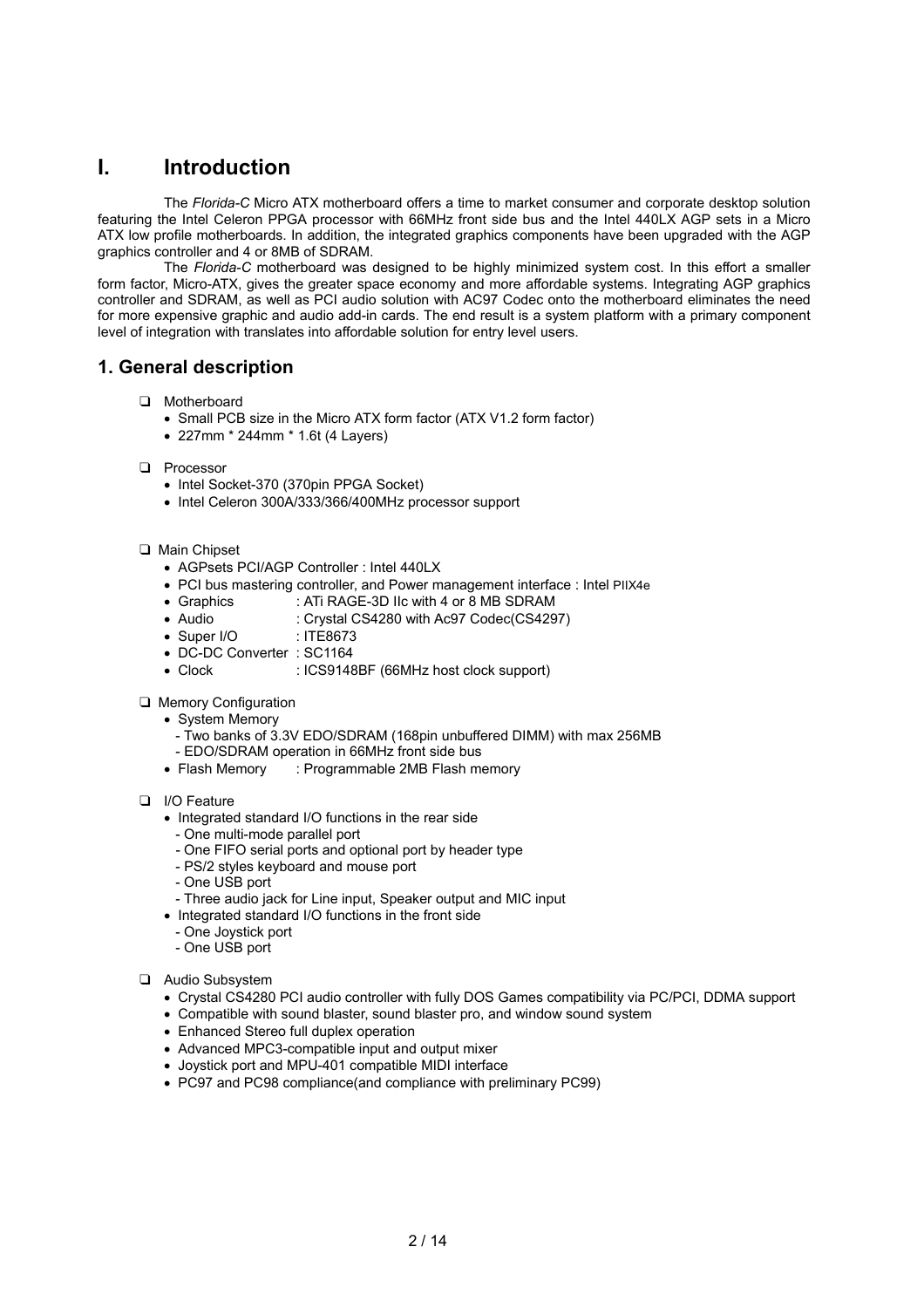#### **Q** Graphics Subsystem

- General features
	- Fully PC98 compliant
	- Triple 8-bit palette DAC with gamma correction for true WYSIWYG color
	- DDC1 and DDC2B+ for plug and play monitors
	- Flexible graphics memory configuration : 4MB or 8MB SDRAM(Manufacture option)
- 2D Acceleration
- Hardware acceleration of Bitblt, Line Draw, Polygon / Rectangle Fill Masking, Monochrome Expansion, Panning/Scrolling, Scissoring, full ROP support and hardware cursor
- Acceleration in 8/16/24/32bpp modes.
- Increased displays FIFO from 24 to 32 DWORDS
- 3D Acceleration
	- Hidden surface removal using 16-bit z-buffering
	- Full support for Direct3D texture lighting
	- Dithering support in 16bpp for near 24bpp quality in less memory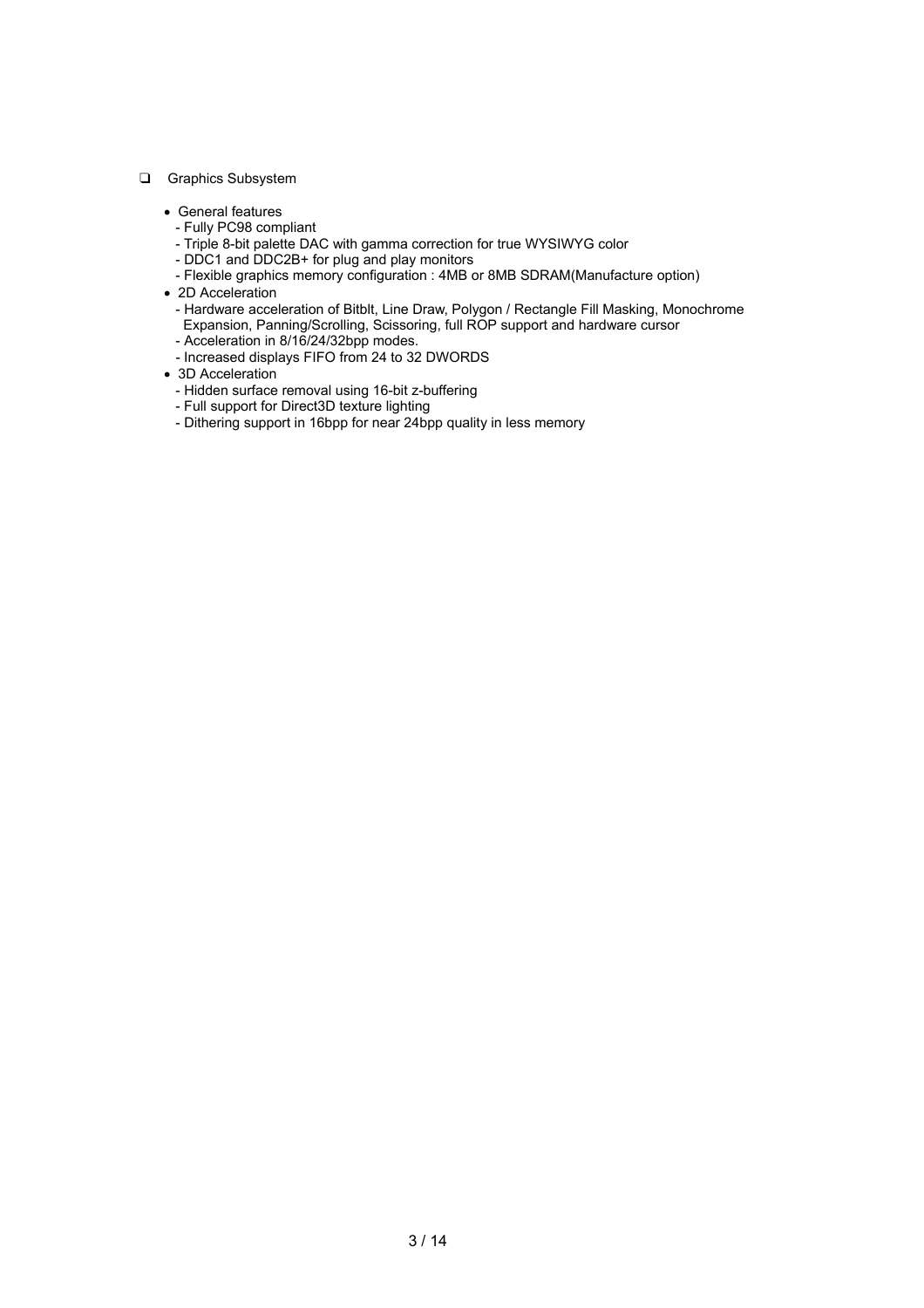# **2. Function Block Diagram**

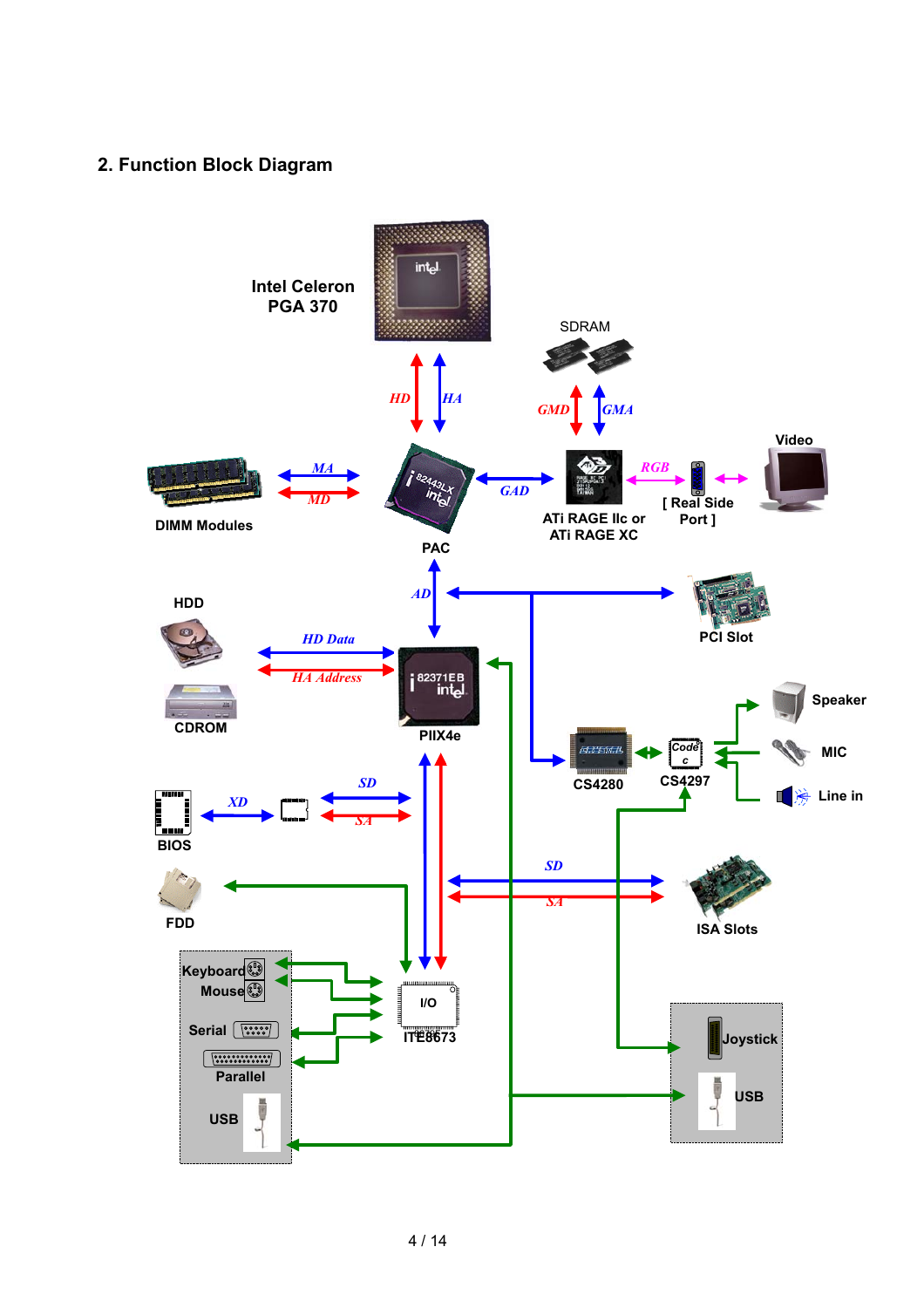# **II. System Overview**

**1. Major Units**

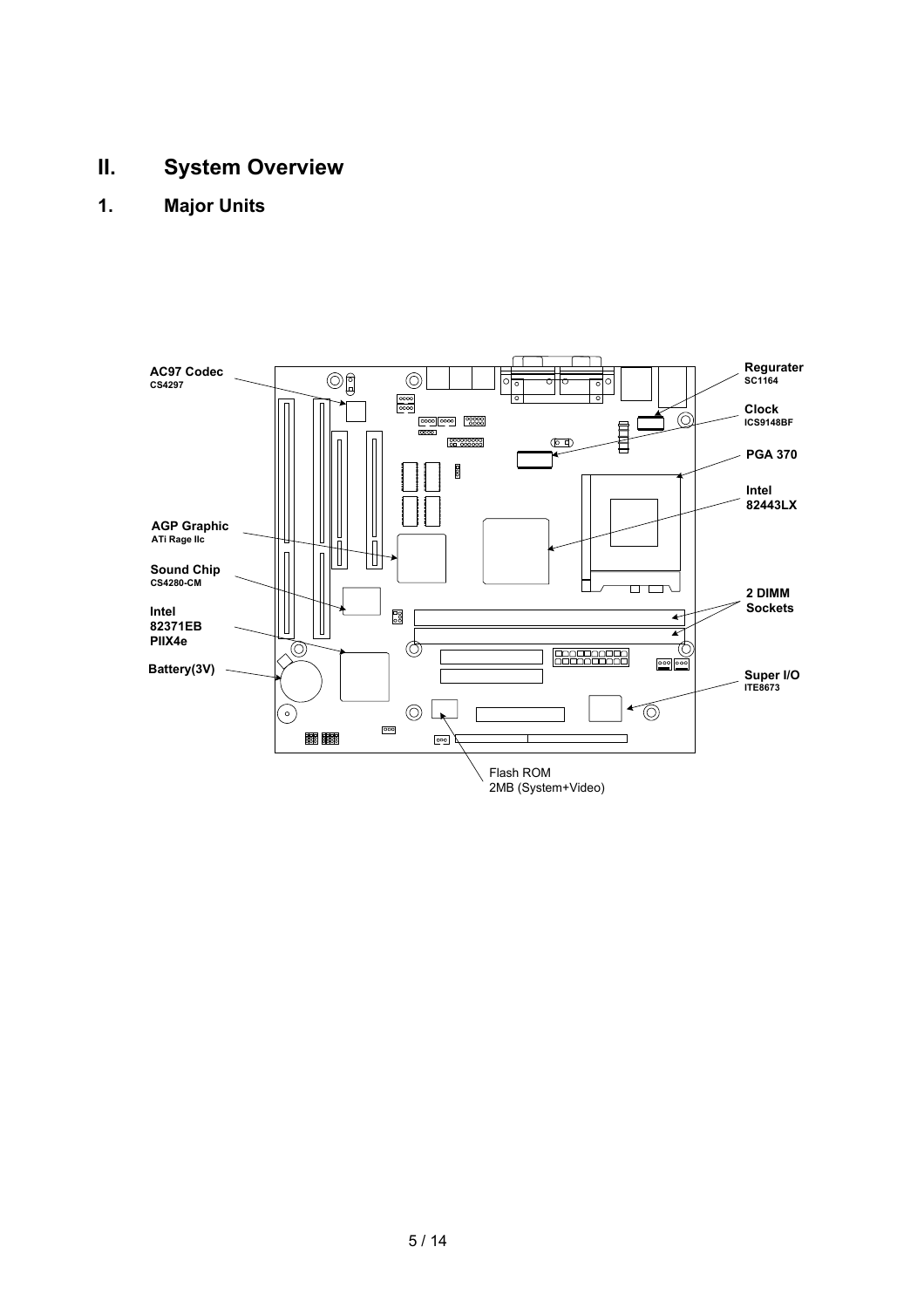### **2. Upgradeability**

### **2-1. Processor**

*FLORIDA* motherboard provides the 370pin PGA370 socket that is not backward compatible with ZIF socket-7 processors The Processor's VID pin automatically program the voltage regulator on the motherboard to the required processor voltage. The motherboard supports processors that run internally at 300/333/366/400 MHz.

- T Supported Intel Celeron Processors (PPGA Socket Type)
	-
- Intel : Celeron 300MHz : Celeron 333MHz : Celeron 366MHz : Celeron 400MHz

### **2-2. Memory**

The motherboard has two, dual inline memory module (DIMM), minimum 16MB to maximum 256MB memory size. The BIOS can automatically detect the memory type, size, and speed through SMBUS interface between the core chipset and DIMM module.

The motherboard supports the following memory features

• 3.3V and unbuffered168-pin DIMM



- 66MHz and 100MHz unbuffered SDRAM, and also EDO DRAM
- Non-ECC memory and ECC memory support
- Single or double-sided DIMM with the following types

| DIMM size | Non-ECC memory | ECC memory     |  |
|-----------|----------------|----------------|--|
| 16MB      | 2Mbit * 64bit  | 2Mbit * 72bit  |  |
| 32MB      | 4Mbit * 64bit  | 4Mbit * 72bit  |  |
| 64MB      | 8Mbit * 64bit  | 8Mbit * 72bit  |  |
| 128MB     | 16Mbit * 64bit | 16Mbit * 72bit |  |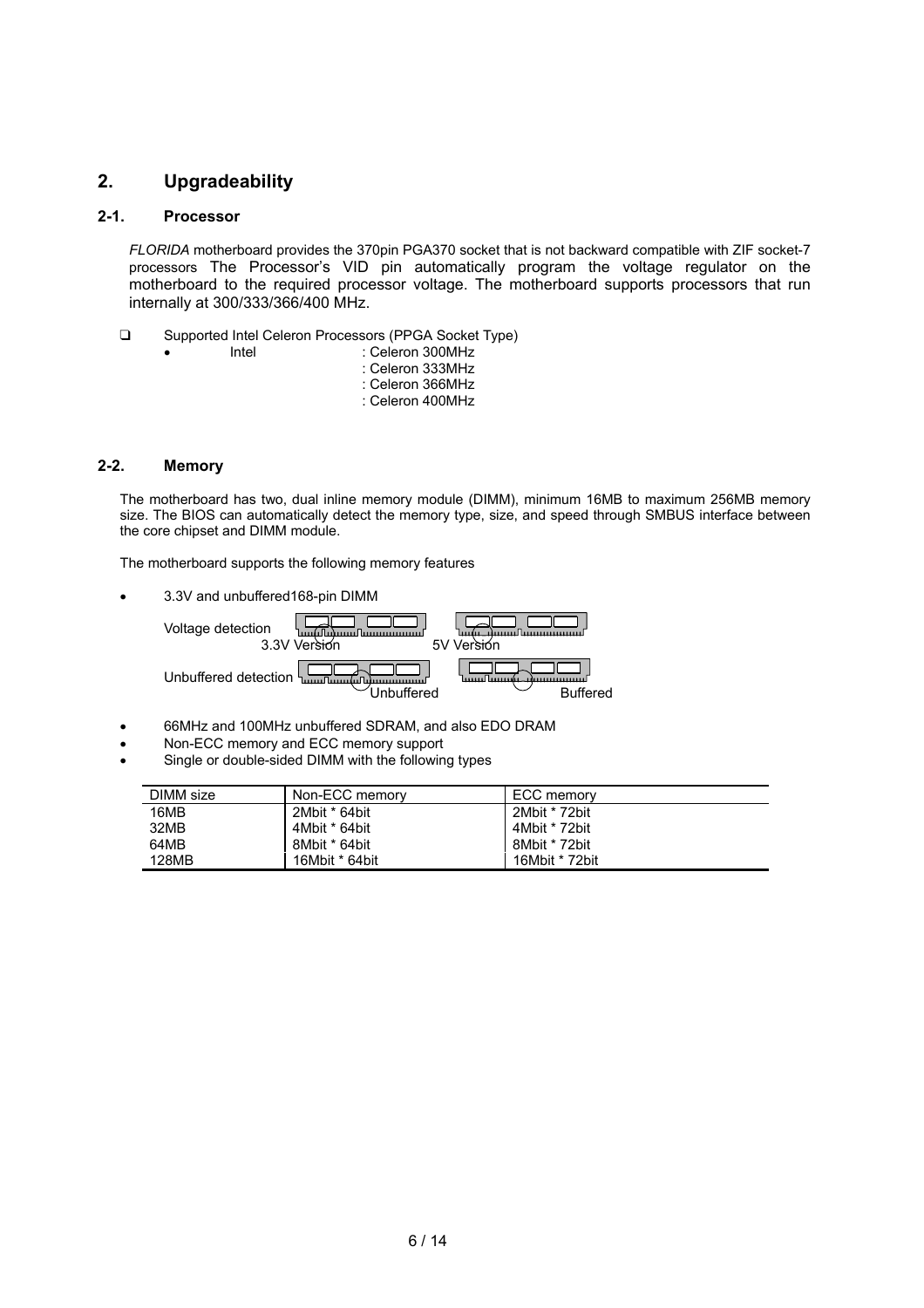### **2-3 BIOS**

The motherboard uses a TriGem-AMI BIOS, which is stored in flash memory and can be upgraded using a diskbased program. A new version of the BIOS can be upgraded from a diskette using the Flash Memory Update utility.

**T** Flash memory organization

| Address (Hex)       | Size  | Functional description       |
|---------------------|-------|------------------------------|
| FFFF0000 - FFFFFFFF | 64KB  | Boot block                   |
| FFFA0000 - FFFEFFFF | 256KB | Main BIOS block              |
| FF9F0000 - FFF9FFFF | 8KB   | Used by BIOS (Event logging) |
| FFF9E000 - FFF9EFFF | 8KB   | OEM logo or can flash area   |
| FFF9C000 - FFF9DFFF | 16KB  | DMI configuration data, PnP. |
| FFF90000 - FFF9BFFF | 96KB  | Fault tolerant storage       |
| FFF80000 - FFF8FFFF | 64KB  | Fault tolerant backup block  |

On-board device management

The BIOS can manage the devices on the motherboard over the CMOS setup menu. However the corresponding jumper as described Jumper setting section later can disable the built-in AGP graphics controller.

| Device              | <b>Description</b>       | CMOS setup menu                      | Default value |
|---------------------|--------------------------|--------------------------------------|---------------|
| Internal Cache      | Celeron PPGA Processor   | Enable / Disable                     | Enabled       |
| PS/2 Mouse          | Intel 82371EB (PIIX4e)   | Enable / Disable                     | Enabled       |
| <b>USB Function</b> | Intel 82371EB (PIIX4e)   | Enable / Disable                     | Enabled       |
| On board Sound      | CS4280 with CS4297 Codec | Enable / Disable                     | Enabled       |
| On board FDC        | Super I/O (ITE8673)      | Auto / Enable / Disable              | Auto          |
| On board serial     | Super I/O (ITE8673)      | Auto / 3F8 / 2F8 / 3E8 / 2E8         | Auto          |
| On board parallel   | Super I/O (ITE8673)      | Auto / Disable / 378 / 278 / 3BC     | Auto          |
| On board IDE        | Intel $82371EB$ (PIIX4e) | Disable / Primary / Secondary / Both | <b>Both</b>   |

### **2-4. Expansion Slot**

The motherboard support ISA, PCI and AGP function. ISA and PCI functions are extended to the additional slot with two ISA and two PCI, and AGP function is designed in the motherboard with AGP graphics controller.

**D** PCI configuration space map

| Bus number | Device number | Function number | Device                                 |
|------------|---------------|-----------------|----------------------------------------|
| 00         | 00            | 00              | Intel $82443LX$                        |
| 00         | 01            | 00              | Intel 82371EB (PIIX4e)                 |
| 00         | 07            | 00              | PCI/ISA bridge (PIIX4e)                |
| 00         | 07            | 01              | IDE bus master (PIIX4e)                |
| 00         | 07            | 02              | USB (PIIX4e)                           |
| 00         | 07            | 03              | Power management (PIIX4e)              |
| 01         | 00            | 00              | ATi Rage IIC graphics controller (AGP) |
| 00         | 13            | 00              | PCI slot1                              |
| 00         | 12            | 00              | PCI slot2                              |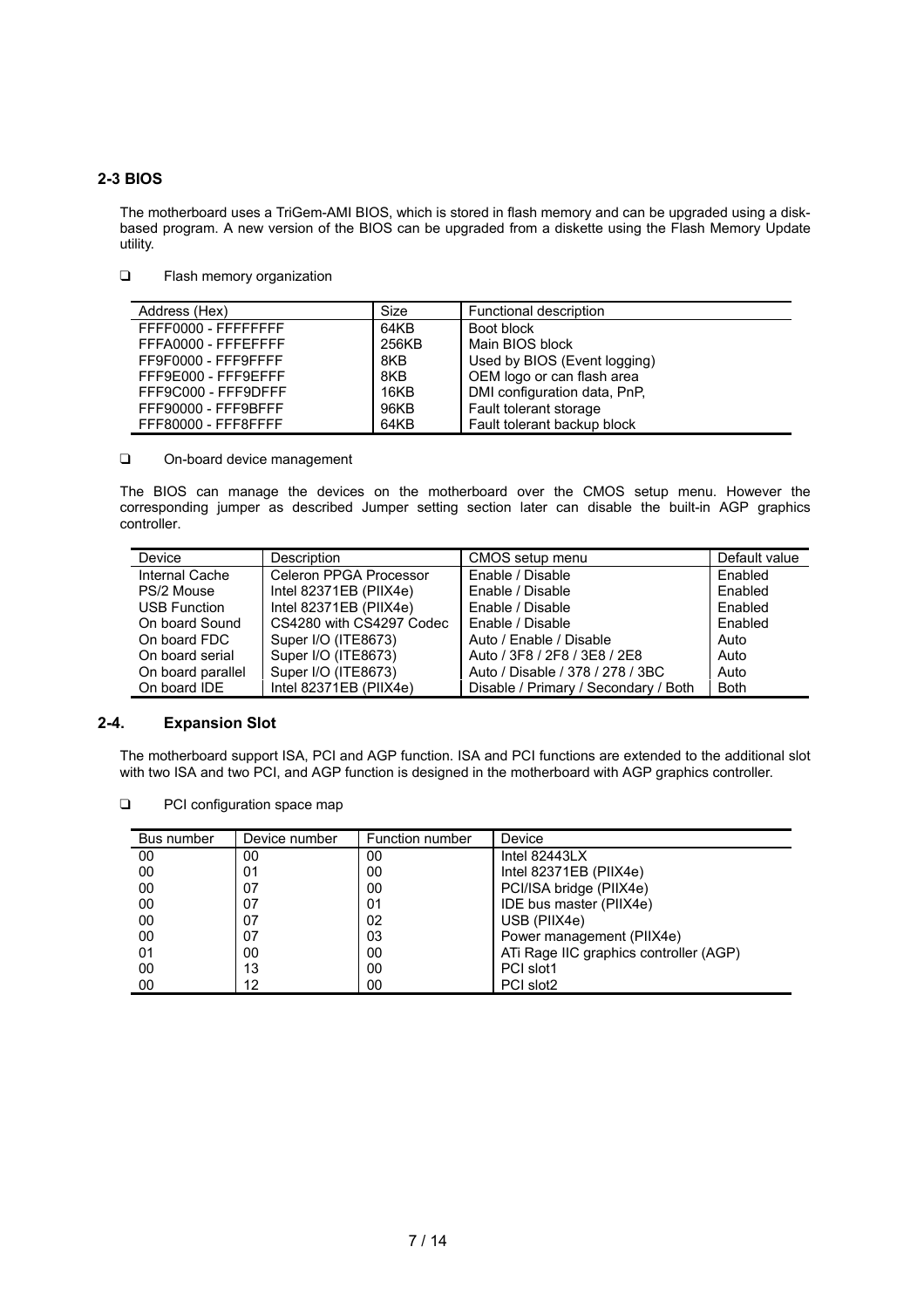#### □ PCI interrupt & master number routing map

Intel 82371EB (PIIX4e) PCI/ISA bridge has four programmable interrupt request input signals. Any PCI interrupt source connects to one of these interrupts signals and assigned to the free proper interrupt number by PnP BIOS.

| <b>SB INT</b> | First            | Second           | AGP <sup>*</sup> | PIIX4e      |
|---------------|------------------|------------------|------------------|-------------|
| signals       | PCI slot         | PCI slot         | graphics         | USB device  |
| <b>PIRQA</b>  | INTA             | <b>INTB</b>      | <b>INTA</b>      |             |
| <b>PIRQB</b>  | <b>INTB</b>      | <b>INTC</b>      |                  |             |
| <b>PIRQC</b>  | <b>INTC</b>      | <b>INTD</b>      |                  |             |
| <b>PIRQD</b>  | <b>INTD</b>      | <b>INTA</b>      |                  | <b>INTA</b> |
| Master        | REQ0             | REQ1             |                  |             |
| <b>IDSEL</b>  | AD <sub>30</sub> | AD <sub>29</sub> | AD <sub>18</sub> |             |

**Note** 

Also AGP graphics controller does not use any PCI interrupt in the *Florida-C* motherboard, because the interrupt function of AGP graphics controller was designed to disabled status. For more information, please contact the technical support team.

### **2-5. Advanced Configuration and Power Interface (ACPI)**

The motherboard and system BIOS support the ACPI that requires an ACPI-aware operating system such as Windows-NT 5.0 or Windows 98. ACPI feature include

- Plug and play and APM functionality normally contained in the BIOS
- Power management control of individual devices : add-in cards, hard disk drives, USB devices, and Video
- A soft-off feature that enables operating system to power off the computer
- Support for multiple wakeup events
- Indication LED for normal mode (Green), standby mode (Blinking Green), and suspend mode (Blinking Green) but this function is dependent on the LED logic.

| Wakeup device | Wakeup events and functionality                              |
|---------------|--------------------------------------------------------------|
| Power switch  | Wakeup from Power-off status and power-off function          |
| LAN           | Wakeup from power-off status                                 |
| Modem         | Wakeup from power-off status                                 |
| Thermal event | Wakeup from power-off status                                 |
| Sleep button  | Wakeup from power-off status and go to suspend mode (option) |

### **2-6. Manufacturing Options**

The motherboard has several manufacturing options according to OEM/ODM requirement. Make sure that these options can be applied in the assembly stage, and it's impossible to upgrade or change in the customer field.

| Option items        | Selectable functionality | Feature changes                |
|---------------------|--------------------------|--------------------------------|
| Joystick port       | Front side / Rear side   | Use additional board or not    |
| USB port            | Front side / Rear side   | Use additional board or not    |
| Super I/O           | ITE8673 /ITE8693         | Include LM79                   |
| Graphics controller | Rage-IIc / Rage pro      | AGP mode (1x or 2x)            |
| Graphics memory     | 4MB / 8MB                | Two / four SDRAM configuration |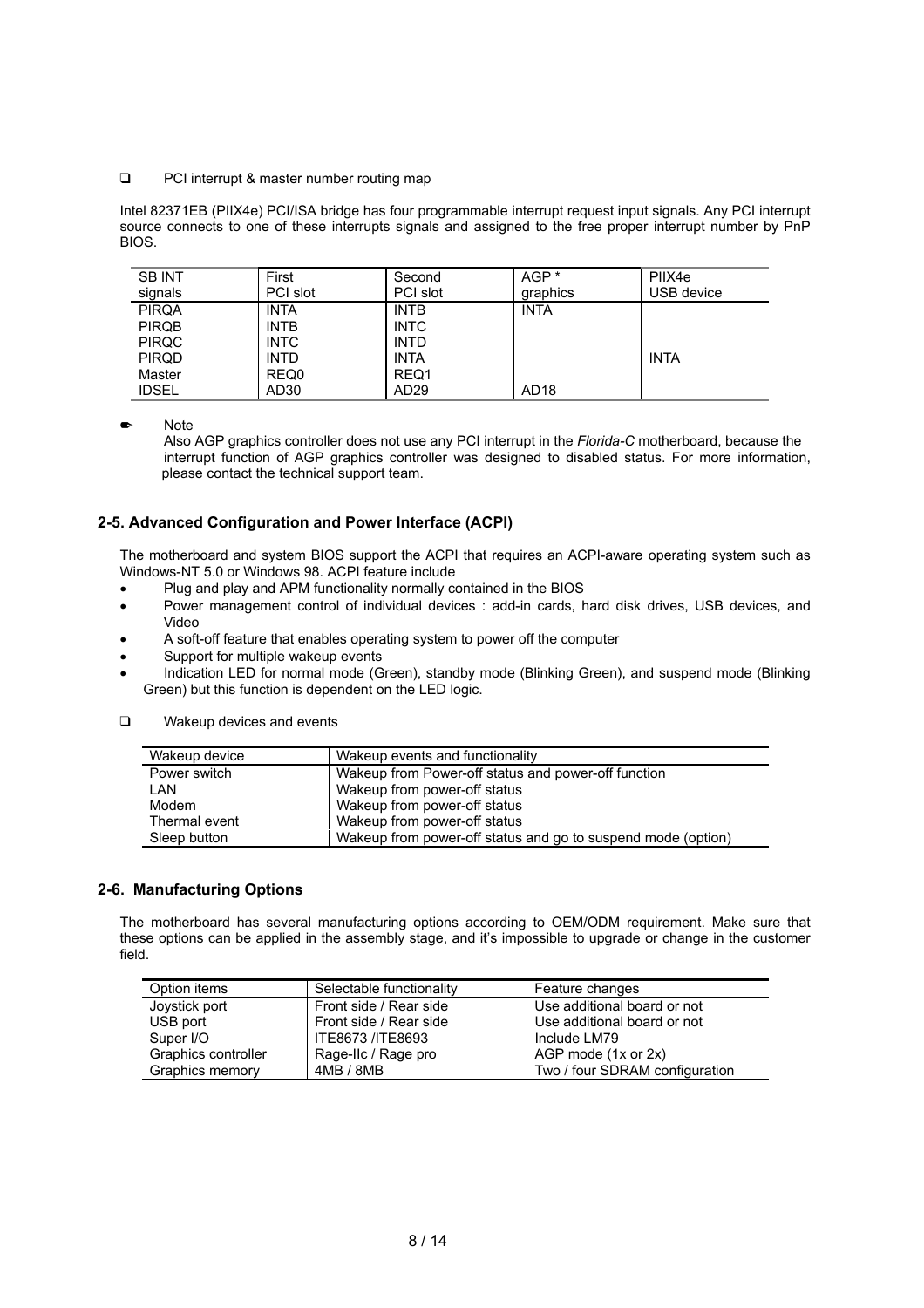# **III. Jumper & Connector Description**

# **1. Motherboard Jumper Setting**



# **1-1. Selection for Processor CPU Clock**

 $\Box$  Intel Celeron PPGA Processor is auto set the core to bus frequency ratio.

### **1-2. Other functionality**

| DIP Switch | <b>Function</b>          | 2-3                           | 1-2(Default)               |
|------------|--------------------------|-------------------------------|----------------------------|
| J5         | <b>CMOS RAM function</b> | Clear CMOS RAM                | Enable write/save          |
| J6         | Password function        | Clear password                | Enable password            |
| J7         | CMOS setup function      | Disable to edit CMOS contents | <b>Enable to edit CMOS</b> |
|            |                          |                               | contents                   |
| J8         | FDD write protect        | Disable to write data         | Enable to write data       |
|            |                          | to Floppy disk                | to Floppy disk             |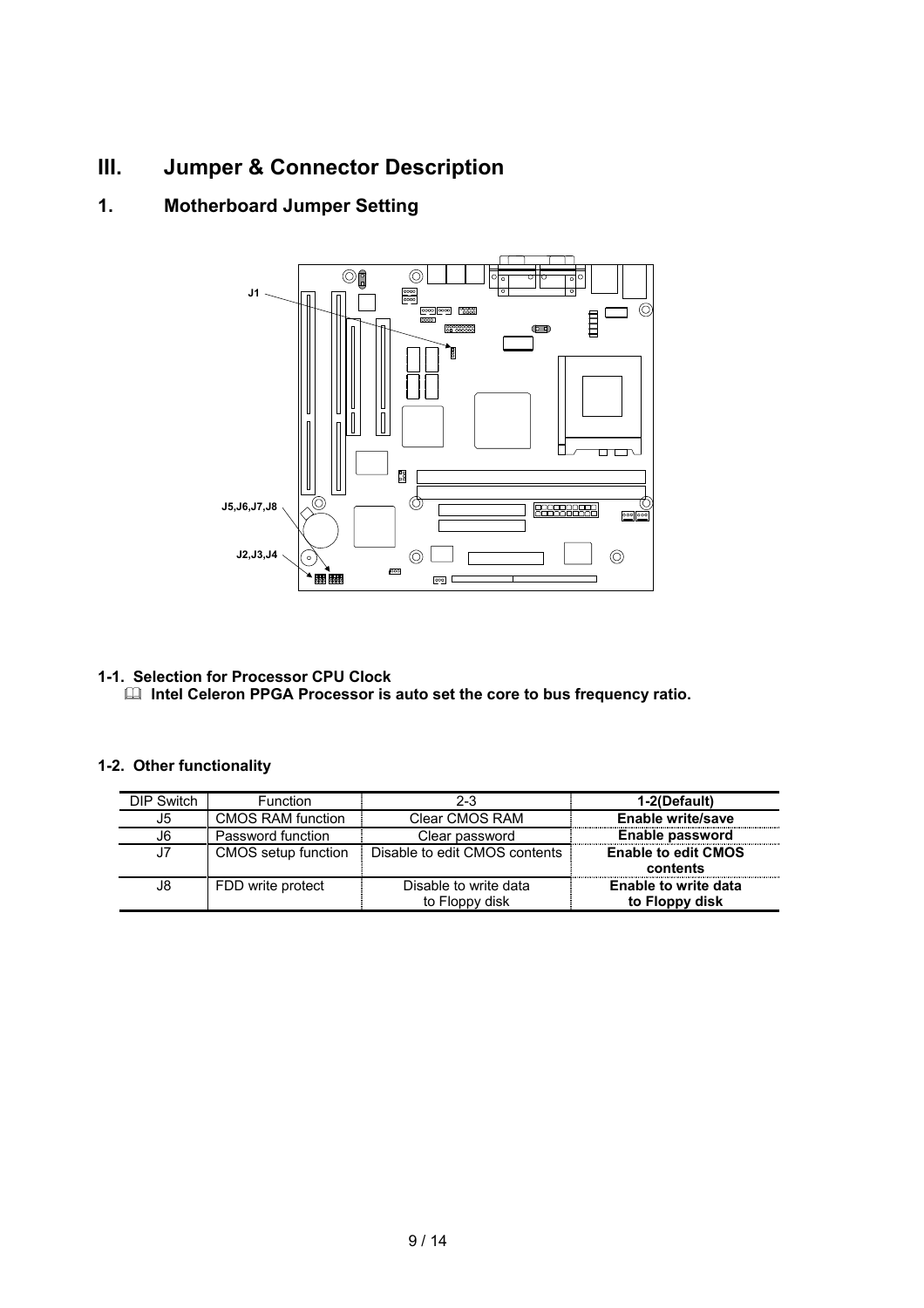### **1-3. AGP graphics device function**

|               | AGP device functionality                                 |
|---------------|----------------------------------------------------------|
|               | Disable AGP graphics controller built in the motherboard |
| 2-3 (default) | Enable AGP graphics controller built in the motherboard  |

### This jumper does set the functionality of the built-in AGP graphics controller

### **1-4. OEM/ODM selector**

These jumpers (J2, J3 & J4) will be optional parts for the OEM/ODM logo message selector.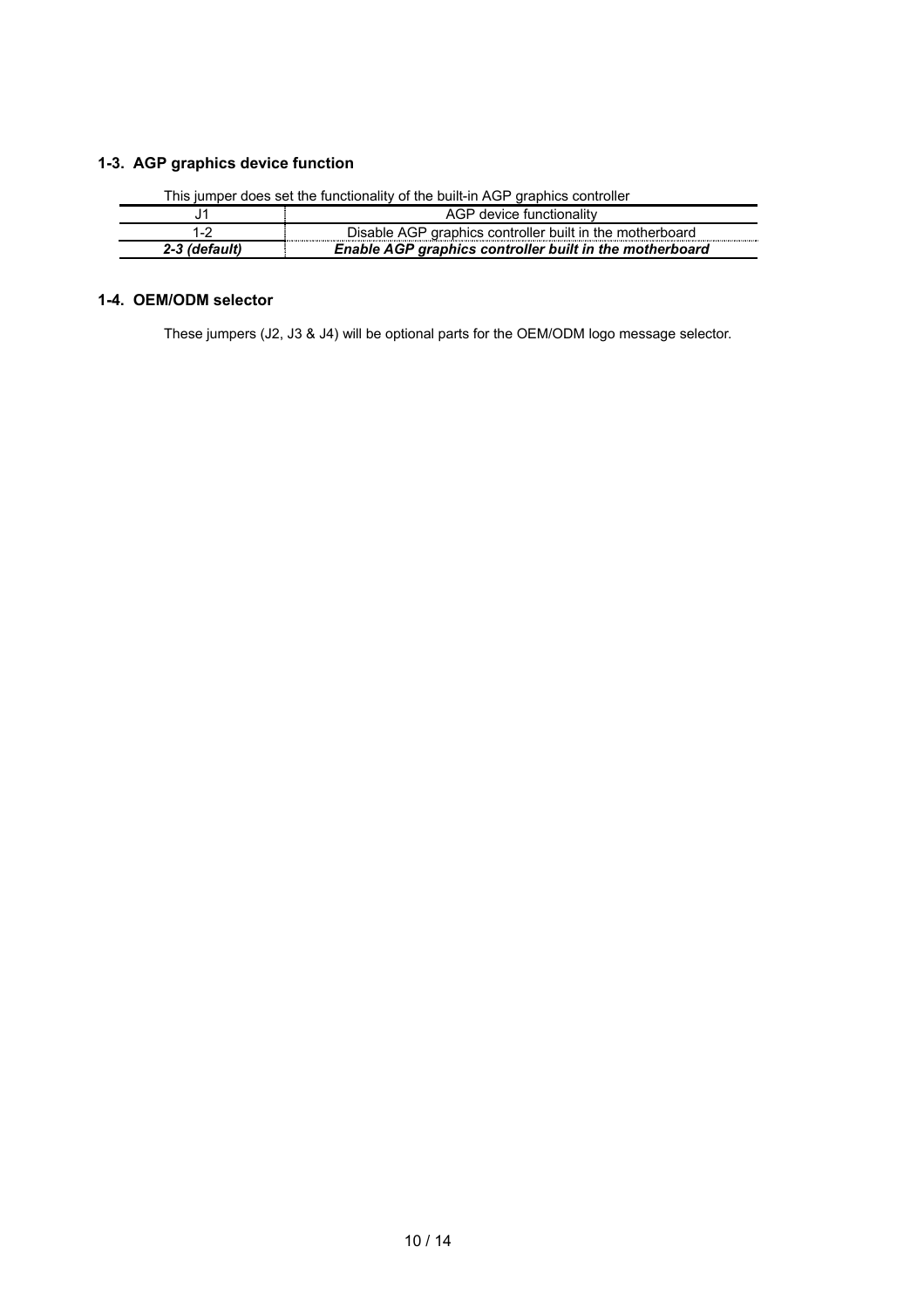### **2. I/O Header Connector Description**

### **2-1. Motherboard Internal Connector**



#### CPU FAN connector (CN54)

| າາ   | Pin number               | Signal description    |
|------|--------------------------|-----------------------|
| ㅁㅇㅇ  |                          | GND                   |
|      | ________________________ | FAN power             |
| วN54 |                          | Tachometer<br>(speed) |

### □ System Chassis FAN connector (CN53)

|        | Pin number | Signal description |
|--------|------------|--------------------|
| $\Box$ |            |                    |
|        |            | <b>FAN</b> control |
|        |            | Tachometer (Speed) |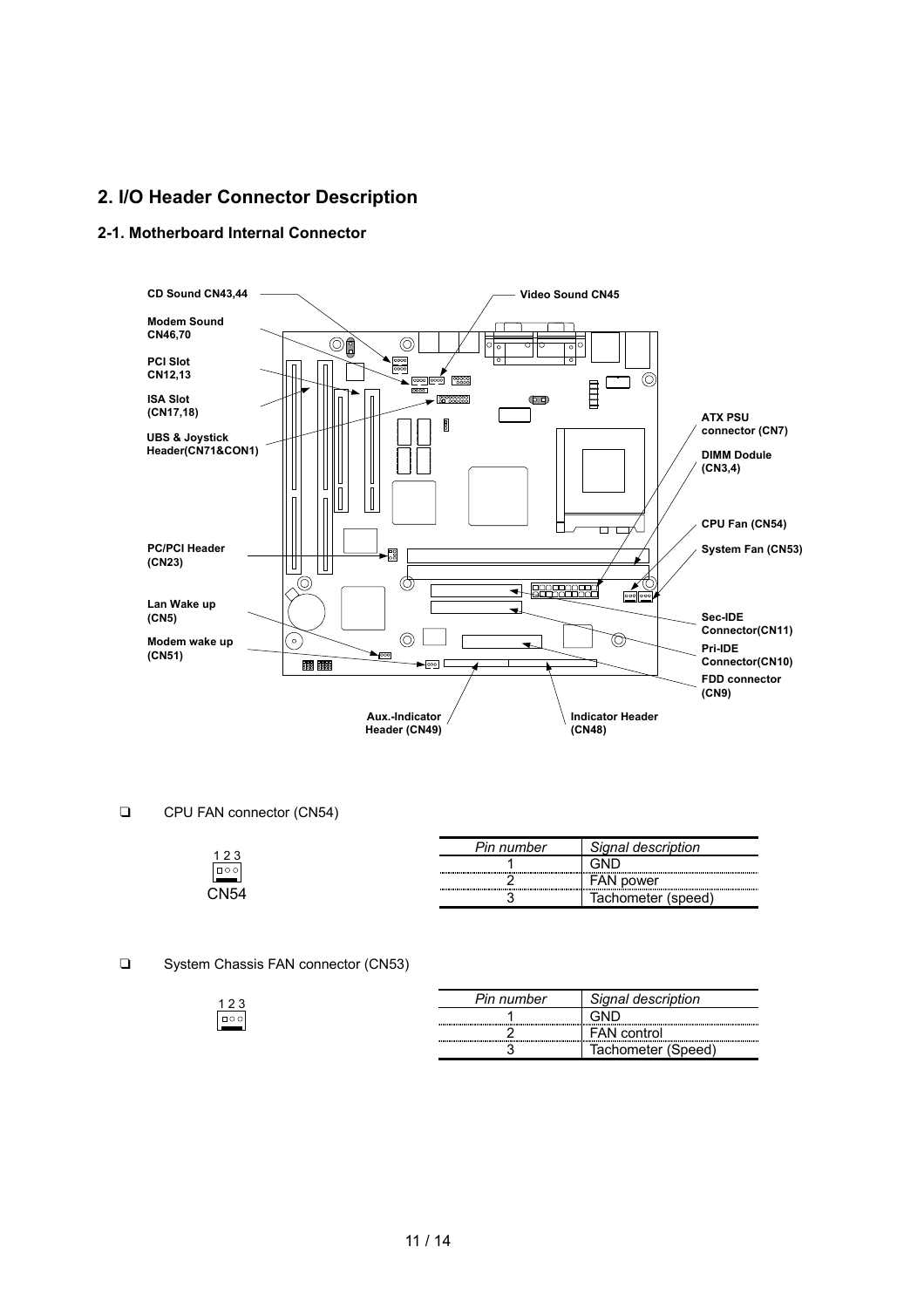### D PC/PCI connector (CN23)

# 2 4 6 1 3 5

| Pin | Signal description |                                  | Signal description |
|-----|--------------------|----------------------------------|--------------------|
|     |                    |                                  |                    |
|     |                    | ,,,,,,,,,,,,,,,,,,,,,,,,,,,,,,,, |                    |
|     |                    |                                  |                    |

### □ Joystick & USB connector (CON1, CN71)

| 3187654321                 |         |  |  |  |  |
|----------------------------|---------|--|--|--|--|
|                            | 0000000 |  |  |  |  |
|                            |         |  |  |  |  |
| 4 2 16 15 14 13 12 11 10 9 |         |  |  |  |  |

|                             | gnal description     | Signal description |
|-----------------------------|----------------------|--------------------|
|                             | ------------         |                    |
|                             | -------------------- | <br>-------        |
| ,,,,,,,,,,,,,,,,,,,,,,,,,,, | -------------        |                    |
|                             |                      |                    |
| ,,,,,,,,,,,,,,,,,,,,,,,,,,, |                      |                    |
|                             | -------------        |                    |
|                             | ------------         |                    |
|                             |                      |                    |
|                             |                      | 'IVA               |
| ┍                           | Negative DATA        |                    |

□ Video Sound (CN45)  $\begin{array}{r} 1234 \\ \hline \text{1000} \end{array}$ 

| $\n  bin\n$ |                  |     |                                |
|-------------|------------------|-----|--------------------------------|
|             | anal description | 'nn | <sup>্</sup> ignal description |
|             |                  |     |                                |
|             |                  |     |                                |

### □ Modem Sound (CN46, CN70)

| 12345 |  |
|-------|--|
| 10000 |  |
| CN46  |  |

| Pin | Signal description | Pin | Signal description |
|-----|--------------------|-----|--------------------|
|     | MIC.               |     |                    |
|     | חותי               |     | <b>MONO IN</b>     |
|     | MONO OUT           |     |                    |
|     |                    |     |                    |
|     |                    |     |                    |
| Pin | Signal description | Pin | Signal description |
|     | <b>MONO IN</b>     |     |                    |

### CD Sound (CN43, CN44)

1 2 3 4<br>[dooo] Mitsumi CD (CN44)

 $\begin{array}{r} 1234 \\ \hline \text{1000} \end{array}$ CN70

| 1234            | Pin | Signal description     | Pin     | Signal description |
|-----------------|-----|------------------------|---------|--------------------|
| $\Box$ 000      |     | <sub>-</sub> eft Sound | ◠<br>٠. | GNL                |
| ATAPI CD (CN43) |     | GND                    | 4       | ound               |
|                 |     |                        |         |                    |

| description<br>Sinnal.<br>יי |  | הונ | <i><b>Signal description</b></i> |
|------------------------------|--|-----|----------------------------------|
|                              |  |     |                                  |
|                              |  |     | 3ound                            |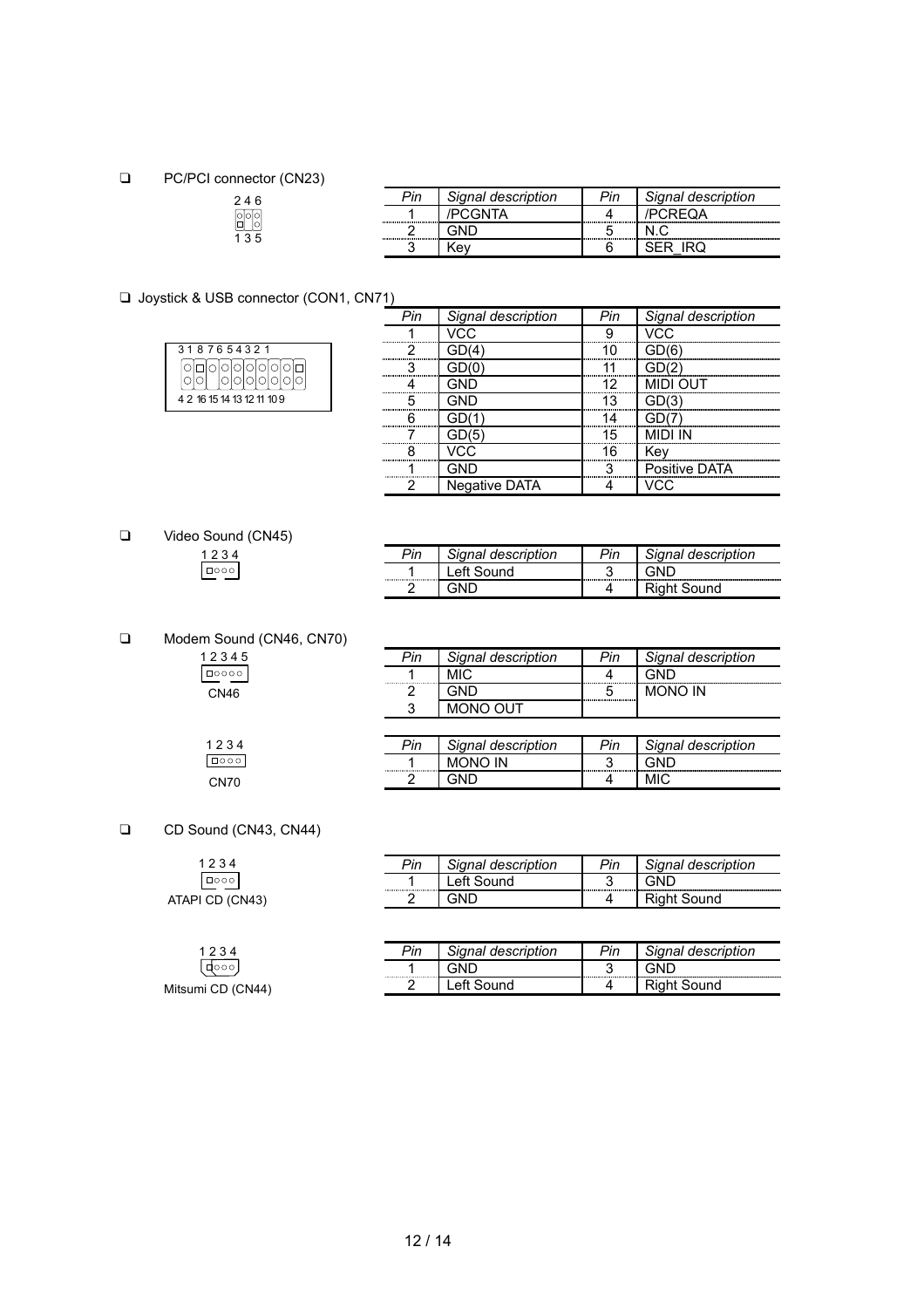**T** LAN Wakeup (CN5)

| יוׄפ | anal description      | ⊃in | াgnal description |
|------|-----------------------|-----|-------------------|
|      | --------------------- | ັ   |                   |
|      |                       |     |                   |

**D** Modem Wakeup (CN51)  $\begin{array}{r} 1234 \\ \hline \text{1000} \end{array}$ 

| Signal description | anal description |
|--------------------|------------------|
|                    |                  |
|                    |                  |

Indicator Header (CN48)

|               | 8 9 11 12 13 14 15 16 17 |  |  |         |  |
|---------------|--------------------------|--|--|---------|--|
|               |                          |  |  |         |  |
| PWR HDD DC SW |                          |  |  | Speaker |  |

| Pin                      | Signal description     | Pin | Signal description       |
|--------------------------|------------------------|-----|--------------------------|
|                          | VCC                    | 12  |                          |
|                          | PM indicator signal    | 13  | iti∩n`                   |
|                          | GND                    | 14  | (Option)                 |
|                          | Kev                    | 15  | (Option)<br><b>IRSEL</b> |
|                          | VCC.                   | 16  | N C                      |
|                          | HDD access signal      |     |                          |
|                          | Kev                    | 18. | ĸ۵                       |
|                          | Power-ON switch signal | 19  |                          |
|                          |                        | חר  | ⊟∩ntion) (               |
| ------------------------ | Kev                    | ີ   | N.C                      |
|                          | <b>IRRX (Option</b>    | າາ  | Speaker signal (Option   |

T Aux. Indicator Header (CN49) (Option)



| Pin | Signal description           | Pin | Signal description |
|-----|------------------------------|-----|--------------------|
|     | Key lock Signal to Super I/O |     | GNL                |
|     | Kev                          |     | Reset signal       |
|     | GND                          |     | Kev                |
|     | Sleep Function signal        |     | <b>GNE</b>         |